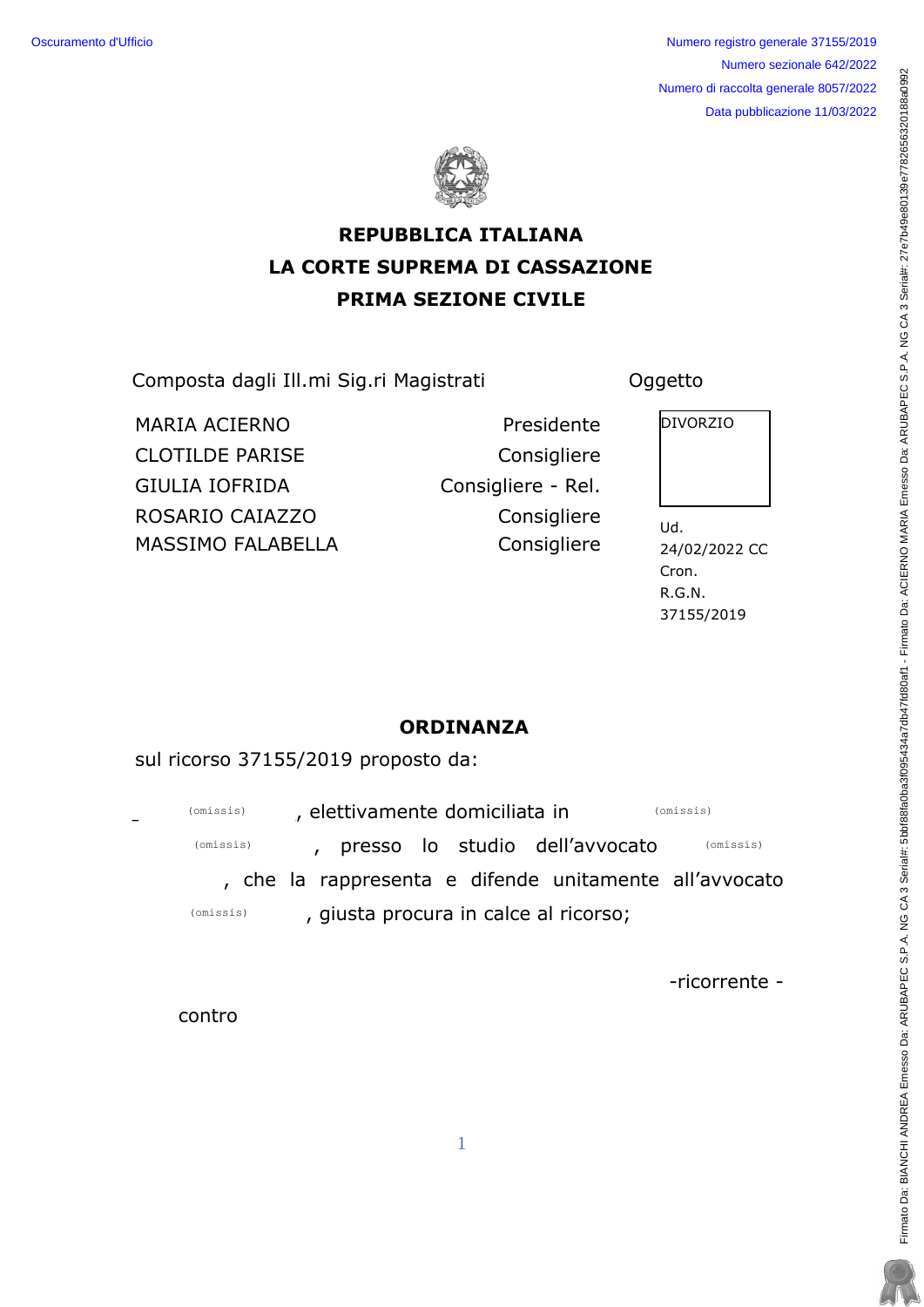Numero registro generale 37155/2019 Numero sezionale 642/2022 Numero di raccolta generale 8057/2022 one 11/03/2022 (omissis)

, che lo

(omissis)

, presso lo studio dell'avvocato

, elettivamente domiciliato in

(omissis)

(omissis)

rappresenta e difende unitamente all'avvocato , giusta procura in calce al controricorso;

-controricorrente -

avverso la sentenza n. 5418/2019 della CORTE D'APPELLO di ROMA, pubblicata il 09/09/2019;

udita la relazione della causa svolta nella camera di consiglio del 24/02/2022 dalla cons. IOFRIDA GIULIA.

## **FATTI DI CAUSA**

La Corte d'appello di Roma, con sentenza n.5418/2019, depositata in data 9/9/2019, ha parzialmente accolto l'appello proposto da (omissis) (omissis) , nei confronti di , avverso la sentenza del Tribunale del 2017, che aveva, definitivamente pronunciando, a seguito di sentenza parziale del 2016, di declaratoria della cessazione degli effetti civili del matrimonio contratto tra le parti il (omissis), posto a carico dell' (omissis), a titolo di contributo al mantenimento della figlia  $(omissis)$ maggiorenne ma non autosufficiente economicamente e convivente con la madre, l'importo di € 600,00 mensili, con decorrenza da maggio 2017, oltre al 50% delle spese straordinarie, nonché, a titolo di assegno divorzile, l'importo d € 2.200.00, sempre a partire dal maggio 2017, somme da rivalutarsi annualmente secondo gli indici Istat.

In particolare, i giudici d'appello, respingendo il gravame dell' (omissis) in punto di entità del contributo al mantenimento della figlia, hanno determinato in € 1.000,00 mensili l'importo dell'assegno divorzile dovuto dall' (Omissis) all'ex coniuge, con decorrenza e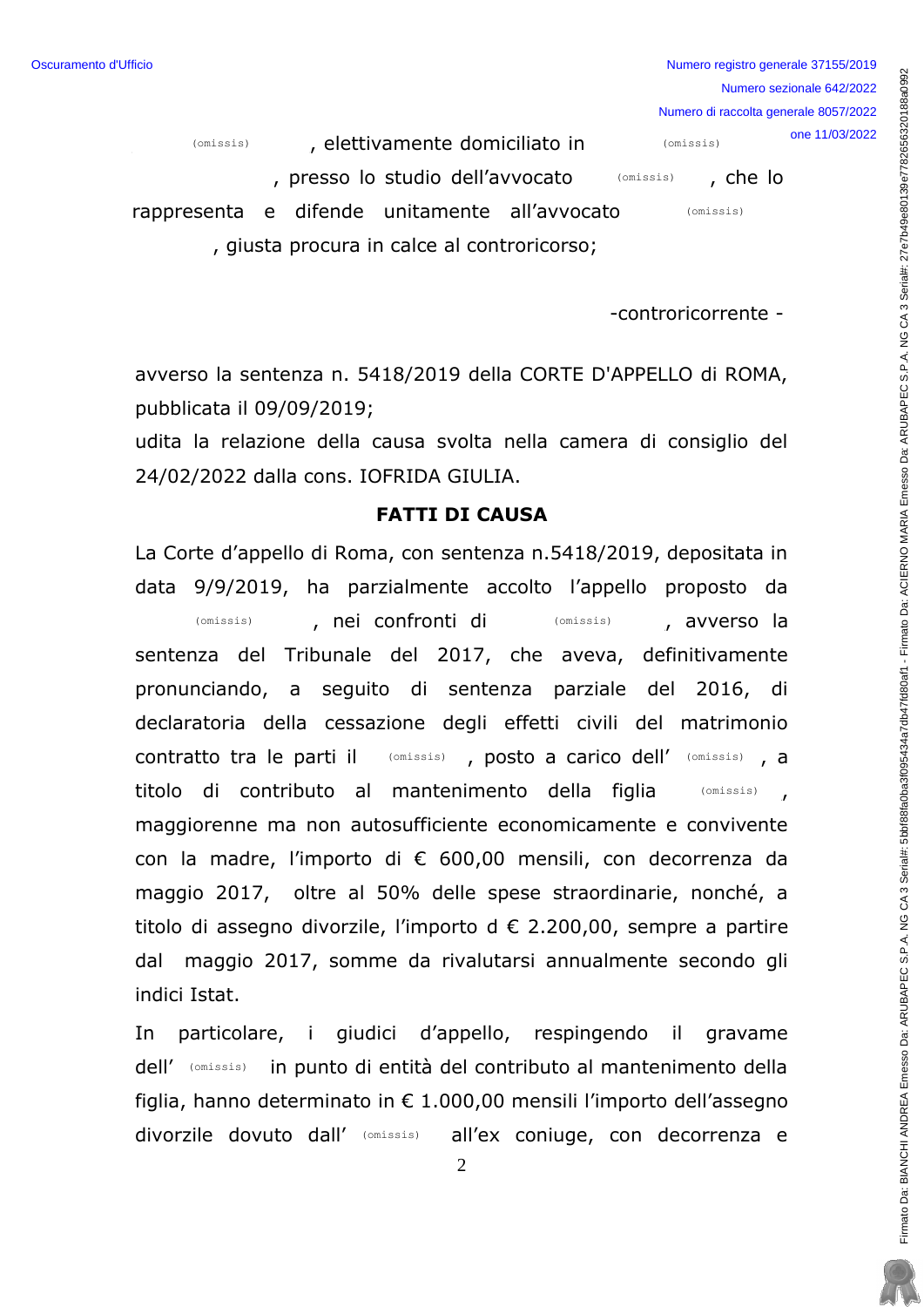rivalutazione «già stabilita nella sentenza appellata», tenuto conto della durata del matrimonio (la separazione consensuale dei coniugi era stata omologata nel maggio 2012), del prevalente apporto del marito al *ménage* familiare, essendosi la moglie dedicata alla famiglia, alla crescita ed educazione delle figlie, avendo la stessa intrapreso una modesta attività lavorativa solo in prossimità della separazione, ma anche dei sequenti fatti: a) in sede di separazione, la stessa (Omissis) aveva ritenuto congruo l'importo di € 1.000,00 mensili come sufficiente a garantirle il mantenimento dello stesso tenore di vita goduto in costanza di matrimonio; b) essa aveva migliorato la propria situazione economica, avendo conseguito la disponibilità della ex casa coniugale (che l'ex marito aveva, dopo la separazione, acquistato, intestandone la nuda proprietà alla figlia con diritto di usufrutto a favore della (Omissis); c) essa aveva dismesso volontariamente l'attività lavorativa di addetta alla mensa, per ragioni di salute, e, non avendo prodotto un certificato medico attestante una sopravvenuta inabilità lavorativa, non aveva dimostrato di avere cercato, dal 2013 ad oggi, senza esito, un lavoro; d) alcun accrescimento patrimoniale per l' (omissis) era sopravvenuto, in quanto l'eredità paterna era stata ricevuta dal medesimo nel 2011, anteriormente agli accordi in sede di separazione personale, e comunque non si trattava di un accrescimento frutto di attività lavorativa, sul quale la (Omissis) non poteva vantare alcuna aspettativa tutelata.

Avverso la suddetta pronuncia, notificata il 10/10/2019, (omissis)

propone ricorso per cassazione, notificato il 3/12/2019, affidato a quattro motivi, nei confronti di  $(omissis)$ (che resiste con controricorso, notificato il 20/12/2019). Entrambe le parti hanno depositato memoria.

**RAGIONI DELLA DECISIONE**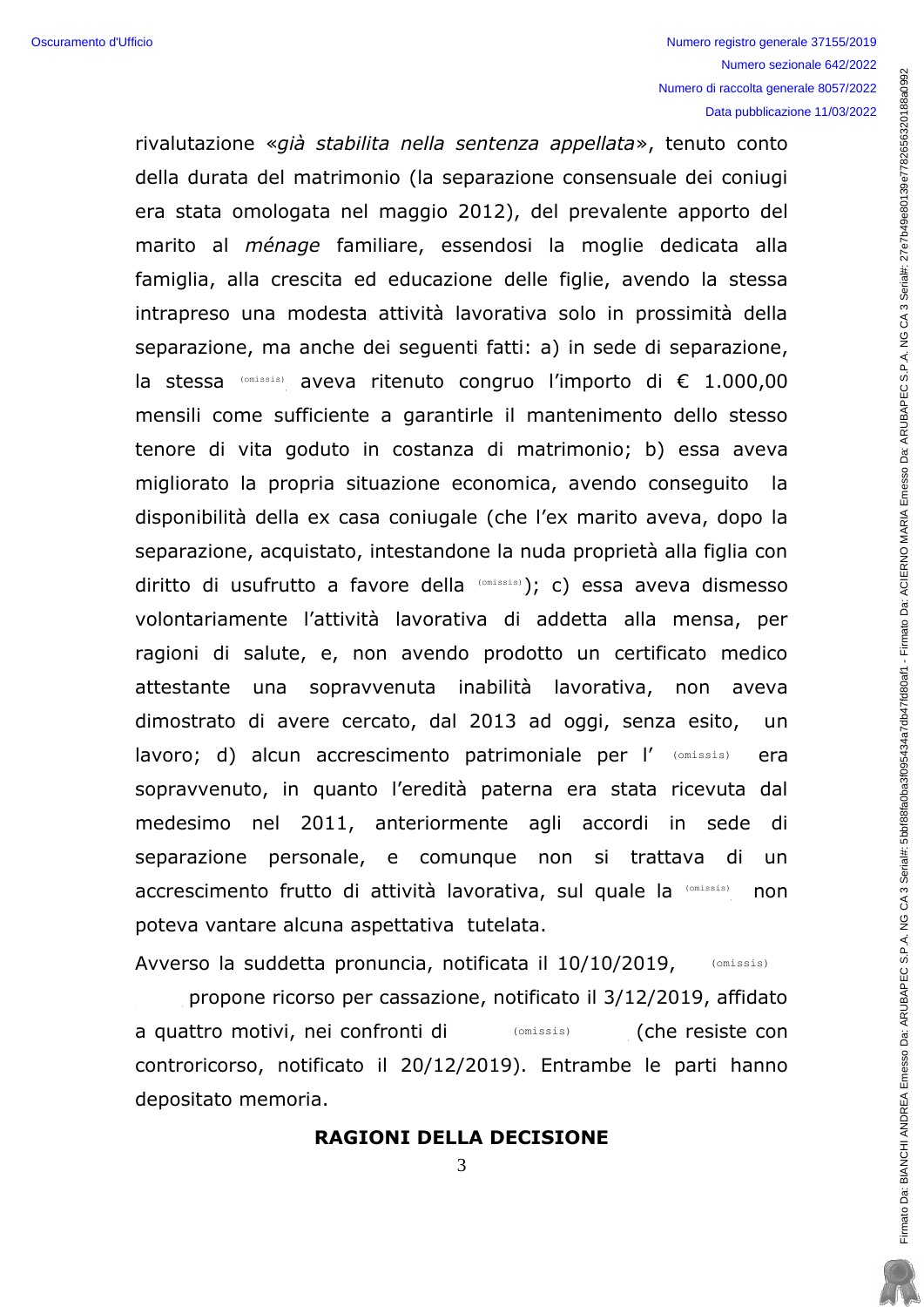1. La ricorrente lamenta: a) con il primo motivo, la violazione e falsa applicazione, ex art.360 n. 3 c.p.c., degli artt.5, comma 6, l. 898/1970, 2,3,29 Cost., 2697 c.c., in punto di individuazione dei criteri di quantificazione dell'assegno divorzile per esclusione della funzione compensativa e pereguativa dell'assegno; b) con il secondo motivo, l'omesso esame di fatti storici decisivi, ex art.360 n. 5 c.p.c., in punto di redditi e patrimonio dell'obbligato e di omessa valutazione dell'incremento della capacità patrimoniale e reddituale dell' (omissis) dall'omologa della separazione, nonché in ordine alla reddituale di essa  $(omissis)$ ed all'inadempimento situazione all'obbligo di pagamento delle spese straordinarie della dell' (omissis) figlia; c) con il terzo motivo, sia la nullità della sentenza e del procedimento, ex art.360 n. 4 c.p.c., per violazione dell'art.132, secondo comma, n. 4 c.p.c. e dell'art.111 Cost., per irriducibile contraddittorietà ed illogicità della motivazione, sia la violazione e falsa applicazione, ex art.360 n. 3 c.p.c., dell'art.2697 c.c., in punto di ritenuta colpevolezza dell'attuale personale inoccupazione lavorativa esclusivamente dalla cessazione volontaria di quel rapporto e dall'assenza di un'inabilità lavorativa; d) con il quarto motivo, sia la nullità della sentenza, ex art.360 n. 4 c.p.c., per violazione dell'art.112 c.p.c., per ultrapetizione, sia la violazione e falsa applicazione, ex art.360 n. 3 c.p.c., dell'art.9, comma 1, 1.898/1970, per avere stabilito la decorrenza e la rivalutazione dell'assegno divorzile con effetto dalla pubblicazione «della sentenza di primo grado appellata», invece che dalla decisione in appello, in assenza di un'espressa domanda di parte di retrodatazione.

2. Le prime due censure, da trattare unitariamente, in quanto connesse, sono infondate.

La ricorrente si duole del fatto che la Corte d'appello non abbia vagliato correttamente  $\mathbf{ii}$ presupposto del riconoscimento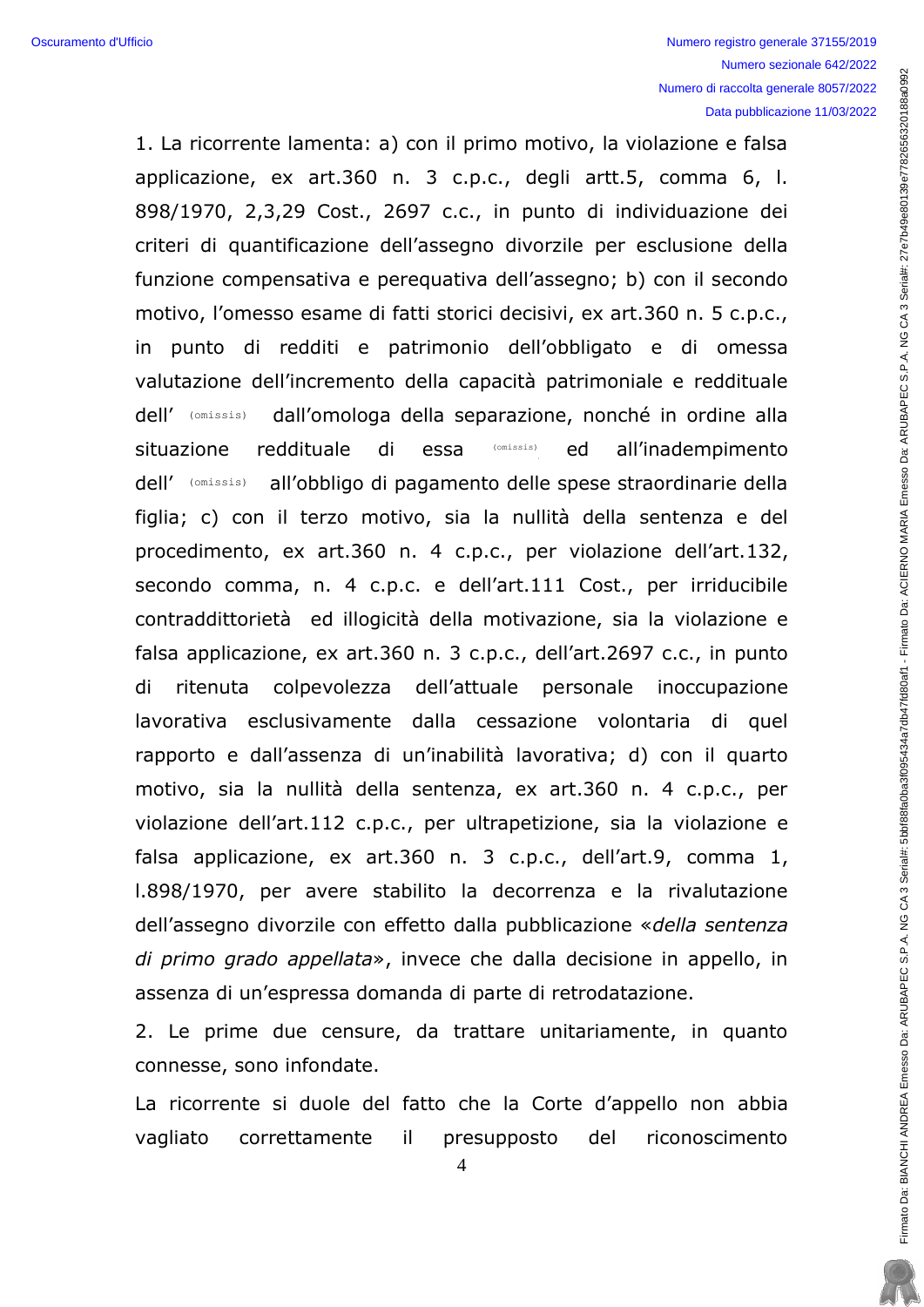dell'assegno ex art.5 comma 6 della legge n. 898 del 1970, come 11/03/2022 modificato dalla legge n. 74 del 1987, costituito dalla inadeguatezza dei mezzi del coniuge richiedente l'assegno e dall'impossibilità dello stesso di procurarseli per ragioni oggettive.

Peraltro, nel presente giudizio non è in contestazione la spettanza alla (omissis) dell'assegno divorzile ma solo la sua entità, avendo la Corte d'appello ritenuto congruo il mantenimento dell'importo di  $\epsilon$ 1.000,00 mensili, concordato dai coniugi nel maggio 2012, in sede di separazione consensuale omologata dal Tribunale, escludendo che vi fossero ragioni, correlate alla modifica delle condizioni economicopatrimoniali degli ex coniugi, tali da giustificare l'incremento ad  $\epsilon$ 2.200,00 di tale assegno, come deciso in primo grado.

Questa Corte, a Sezioni Unite, con la sentenza n. 18287/2018, ha chiarito, con riferimento ai dati normativi già esistenti, che: 1) «il riconoscimento dell'assegno di divorzio in favore dell'ex coniuge, cui deve attribuirsi una funzione assistenziale ed in pari misura compensativa e perequativa, ai sensi dell'art. 5, comma 6, della l. n. 898 del 1970, richiede l'accertamento dell'inadequatezza dei mezzi dell'ex coniuge istante, e dell'impossibilità di procurarseli per ragioni oggettive, applicandosi i criteri equiordinati di cui alla prima parte della norma, i quali costituiscono il parametro cui occorre attenersi per decidere sia sulla attribuzione sia sulla quantificazione dell'assegno. Il giudizio dovrà essere espresso, in particolare, alla luce di una valutazione comparativa delle condizioni economicopatrimoniali delle parti, in considerazione del contributo fornito dal richiedente alla conduzione della vita familiare ed alla formazione del patrimonio comune, nonché di quello personale di ciascuno degli exconiugi, in relazione alla durata del matrimonio ed all'età dell'avente diritto»; 2) «all'assegno divorzile in favore dell'ex coniuge deve attribuirsi, oltre alla natura assistenziale, anche natura perequativo-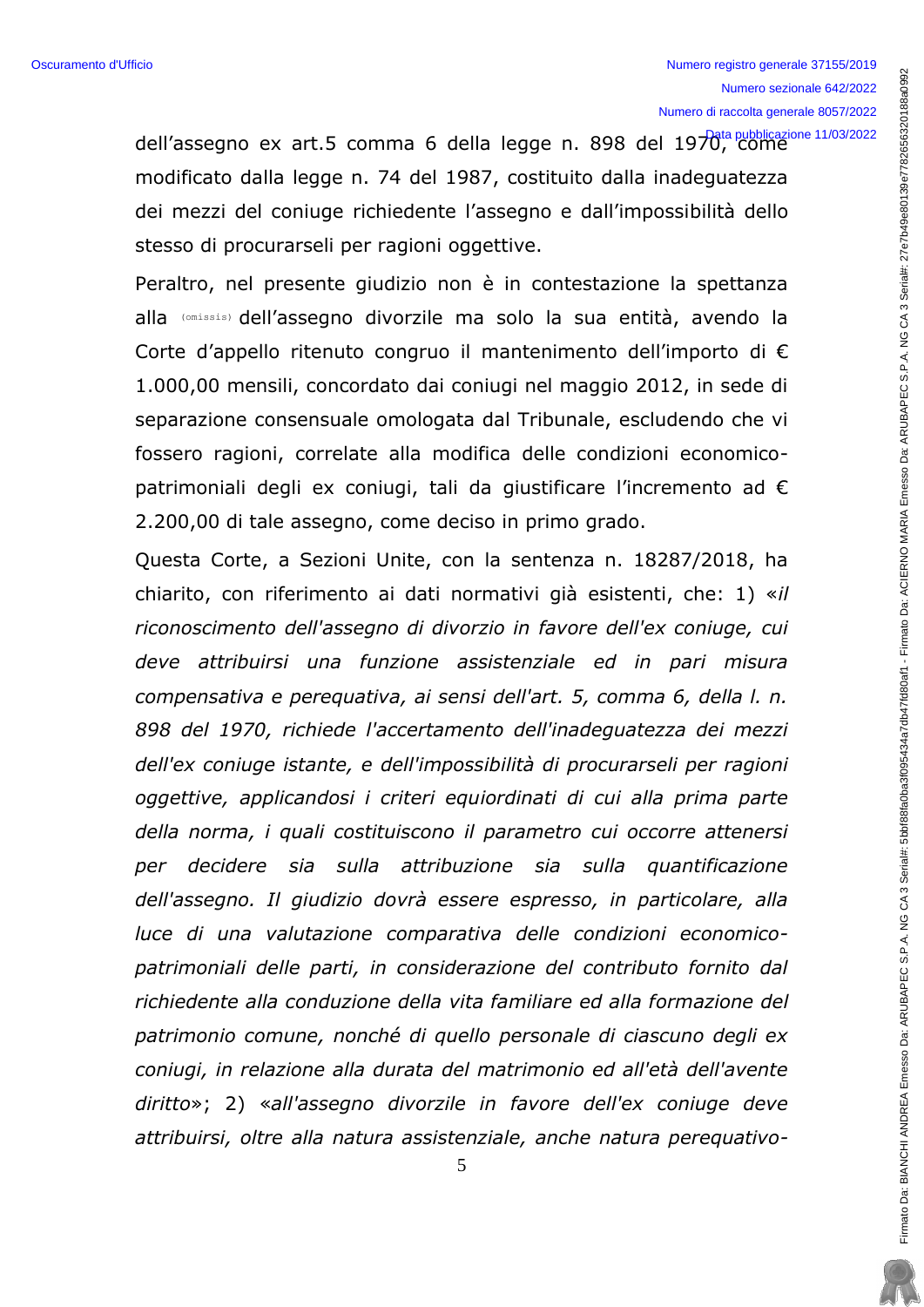compensativa, che discende direttamente dalla declinazione del principio costituzionale di solidarietà, e conduce al riconoscimento di un contributo volto a consentire al coniuge richiedente non il consequimento dell'autosufficienza economica sulla base di un parametro astratto, bensì il raggiungimento in concreto di un livello reddituale adequato al contributo fornito nella realizzazione della vita familiare, in particolare tenendo conto delle aspettative professionali sacrificate»; 3) «la funzione equilibratrice del reddito degli ex coniugi, anch'essa assegnata dal legislatore all'assegno divorzile, non è finalizzata alla ricostituzione del tenore di vita endoconiugale, ma al riconoscimento del ruolo e del contributo fornito dall'ex coniuge economicamente più debole alla formazione del patrimonio della famiglia e di quello personale degli ex coniugi».

La Corte d'appello ha compiuto una corretta valutazione dei presupposti dell'assegno divorzile, non più parametrato come quello di mantenimento in sede di separazione al tenore di vita goduto durante la convivenza matrimoniale, e, fermo il riconoscimento dell'assegno alla (omissis), considerata l'inadeguatezza dei suoi redditi e l'apporto dato dalla stessa al *ménage* familiare, essendosi dedicata alla famiglia ed alla crescita ed educazione delle figlie, ne ha determinato l'entità in  $\epsilon$  1.000,00, dando rilievo al fatto che la  $\text{\tiny{({\tiny\textsf{omissis}})}}$ , mentre non aveva dimostrato una personale inabilità lavorativa (essa aveva svolto, in passato, una, sia pure modesta, attività di addetta alla mensa), aveva visto migliorare la propria situazione economica rispetto all'epoca della separazione, avendo acquisito l'usufrutto sulla casa nella quale vive con la figlia maggiorenne ma non autosufficiente, grazie all'acquisto operato dall'ex coniuge (con intestazione della nuda proprietà dell'immobile, del valore di  $\epsilon$ 400.000,00, alla figlia), aveva potuto acquistare, con un finanziamento, un'autovettura nuova, mentre la situazione

6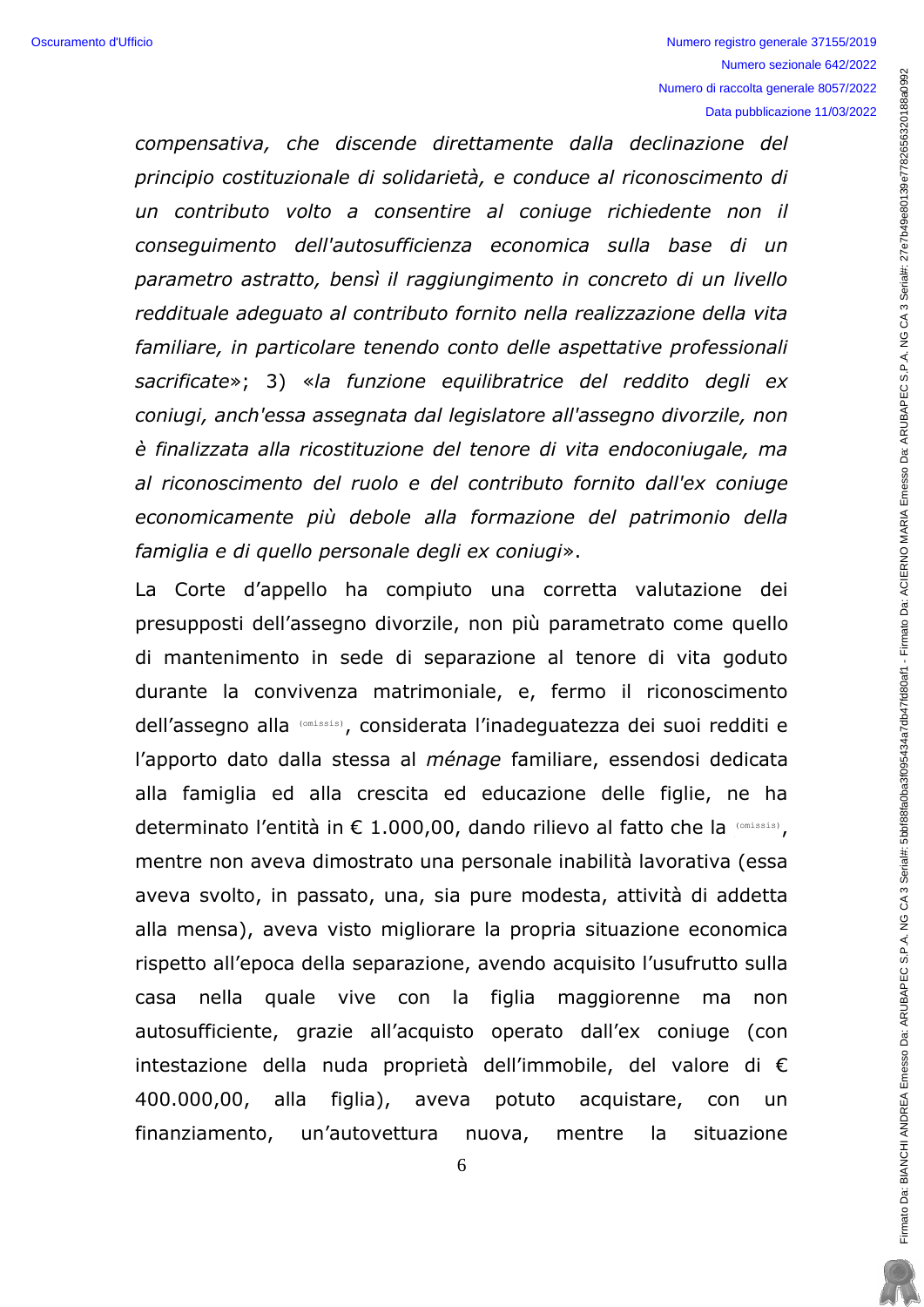non si era modificata nel senso di un miglioramento dell' (omissis) sotto il profilo economico-patrimoniale, per effetto, invariata la situazione reddituale, di quanto ricevuto per eredità a seguito di decesso del padre nel 2011, perché non si trattava di un accrescimento derivante da attività lavorativa dell'ex coniuge, al cui nascere la richiedente l'assegno avesse potuto in qualche misura avere contribuito, così da poter vantare una legittima aspettativa.

Non vi è stata dunque violazione dell'art.5, comma 6, L.898/1970.

Né ricorre l'omesso esame lamentato di fatti decisivi, avendo la Corte d'appello esposto le varie ed esaustive ragioni per le quali riteneva adeguata la fissazione in € 1.000,00 dell'assegno divorzile. Quanto all'inadempimento dell' (omissis) all'obbligo di contribuire alla quota del 50% delle spese straordinarie, si tratta di questione che ha formato oggetto di altre vertenze, avendo la (omissis) azionato in sede monitoria il credito relativo e l' (omissis) proposto opposizione, che le part peraltro hanno transatto.

Con il vizio motivazionale, in realtà, ci si limita a criticare l'apprezzamento delle risultanze processuali operato dal giudice di merito, contrapponendo a tale apprezzamento quello ritenuto più corretto dalla parte e sviluppando argomenti di mero fatto che non possono essere scrutinati in sede di legittimità.

3. La terza censura è infondata.

Non ricorre alcun vizio di irriducibile contraddittorietà ed illogicità della motivazione della sentenza ovvero di inversione dell'onere probatorio laddove la Corte d'appello ha fatto riferimento alla mancata dimostrazione da parte della (Omissis) della propria inabilità lavorativa e di essersi attivata per trovare lavoro, pur riconoscendo che la stessa, per scelta familiare condivisa, non ha mai acquisito una specifica competenza lavorativa: la Corte d'appello ha soltanto Firmato Da: BIANCHI ANDREA Emesso Da: ARUBAPEC S.P.A. NG CA 3 Serial#: 5bbf88fa0ba3f0954344a7db47rd80af1 - Firmato Da: ACIERNO MARIA Emesso Da: ARUBAPEC S.P.A. NG CA 3 Serial#: 27e7b49e80139e7782666320189a093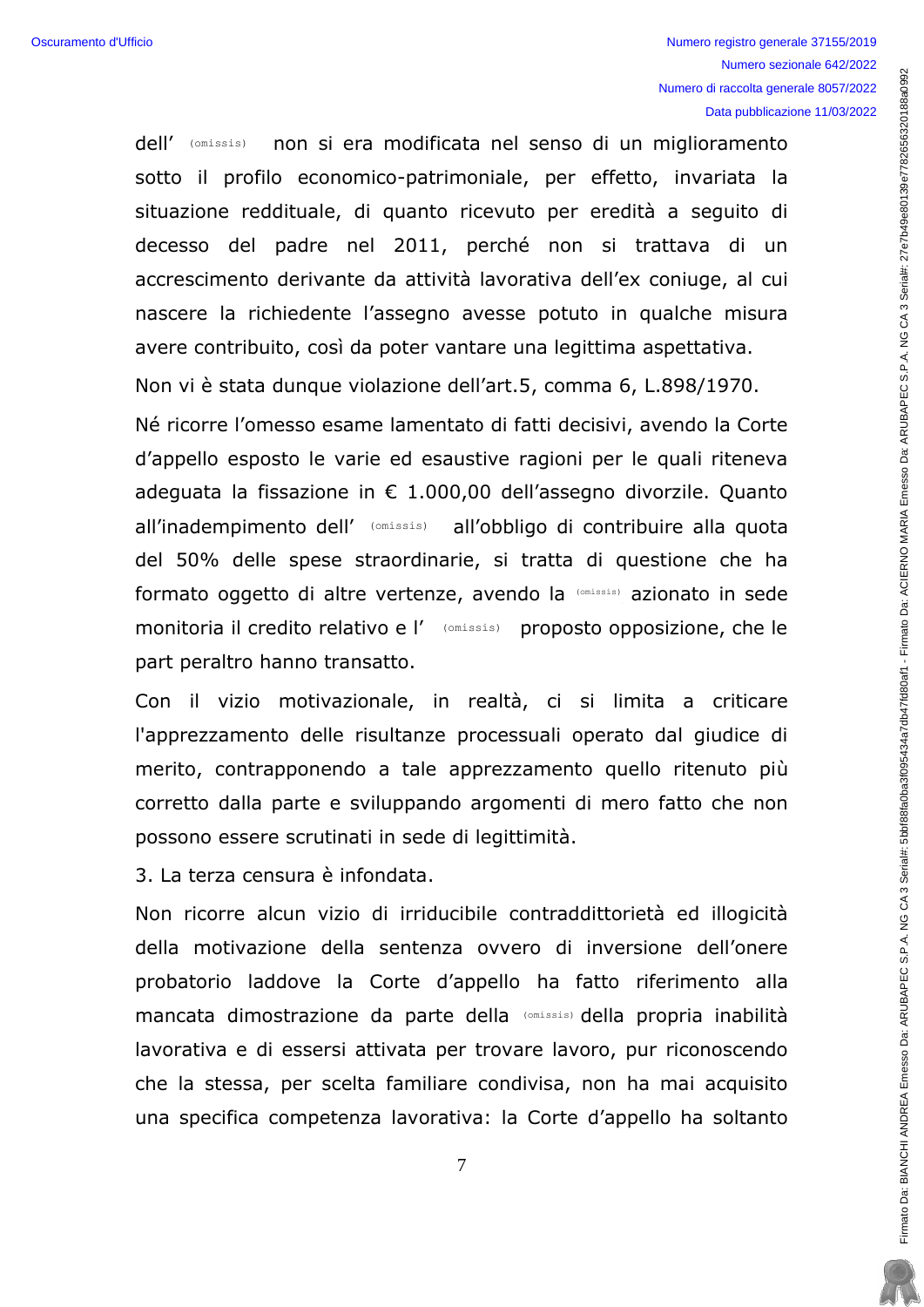Firmato Da: BIANDREA Emesso Da: ARUBAPEC S.P.A. NG CA 3 Serial#: 5bbf86fa0ba3f095434a7d9047fd80af1 - Firmato Da: ACIERNO MARIA Emesso Da: ARUBAPEC S.P.A. NG CA 3 Serial#: 27e7b49e80139e7782656320188a0993

voluto sottolineare che la (omissis), quanto alla sua capacità reddituale da lavoro, non aveva dimostrato di essere nell'impossibilità, per ragioni di inabilità personali, di procurarsi un reddito da lavoro. Vero che la giurisprudenza di legittimità ha costantemente ritenuto inidonea ad escludere l'obbligo di corrispondere un contributo di assistenziale la sola generica (e natura nella specie non professionale) capacità lavorativa. In particolare, ha stabilito che, con riguardo alla capacità lavorativa del coniuge beneficiario dell'assegno, l'indagine del giudice di merito, onde verificare se risulti integrato o escluso il presupposto dell'attribuzione dell'assegno, va condotta «secondo criteri di particolare rigore e pregnanza, non attività concretamente potendo  $una$ espletata soltanto saltuariamente (nella specie, di estetista) giustificare l'affermazione della "esistenza di una fonte adeguata di reddito" - onde negare il diritto all'assegno divorzile in capo all'istante -, specie a fronte della rilevazione, da parte dello stesso giudice di merito, del carattere meramente episodico e occasionale di tale attività, e non potendosi, in tal caso, legittimamente inferire, "sic et simpliciter", la presunzione della effettiva capacità del coniuge a procurarsi un reddito adequato» (Cass. 6468/1998; conf. Cass. 4584/2000). E l'irrilevanza, al riguardo, della generica ed astratta possibilità del coniuge di procurarsi lavori saltuari è stata più volte ribadita da questo giudice di legittimità (Cass. 10260/1999), essendosi chiarito che tale indagine, condotta in sede di merito, deve esprimersi sul piano della concretezza e dell'effettività, tenendo conto di tutti gli elementi e fattori (individuali, ambientali, territoriali, economico fattispecie (Cass. sociale) della specifica 432/2002; Cass. 13169/2004).

Ma, nella specie, non è in discussione la mancanza attuale di redditi da lavoro della (omissis), cui è stata riconosciuta la spettanza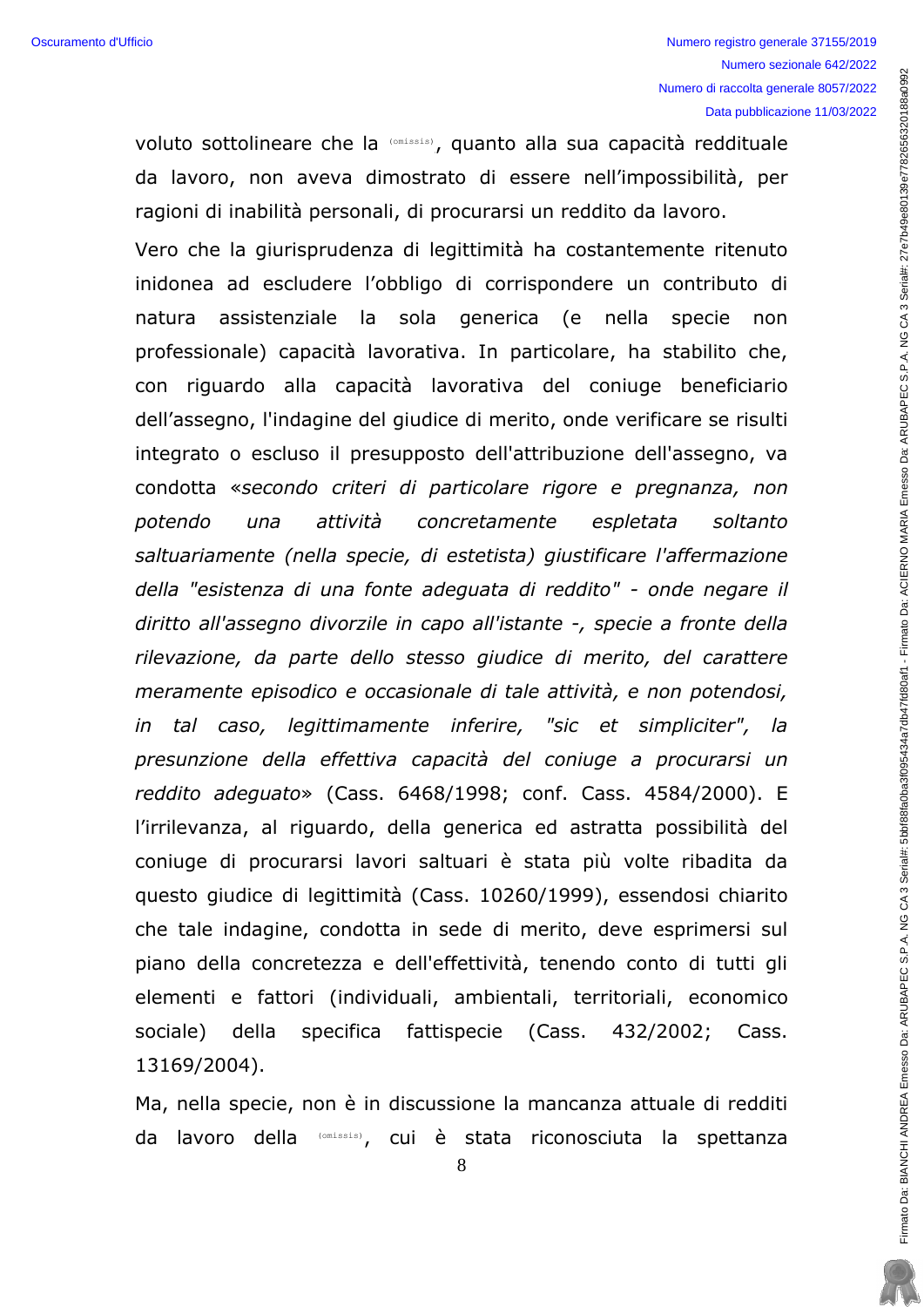dell'assegno divorzile, ma la congruità dell'entità di detto assegno e la Corte d'appello, nella sua determinazione, ha anche valutato, oltre alla generale situazione economico patrimoniale della (Omissis), il fatto che la stessa, in relazione alla capacità e possibilità effettive di lavoro personale, da un lato, aveva svolto, nel 2011, attività lavorativa retribuita, salvo essersi poi, nel 2013 volontariamente dimessa, e, dall'altro lato, non aveva offerto prova dell'incolpevolezza dell'attuale inoccupazione, non documentando, ad es., una sopravvenuta inabilità lavorativa.

4. Il quarto motivo è infondato.

La Corte d'appello, riformata la decisione di primo grado sul punto, ha determinato l'assegno divorzile nella ridotta misura di € 1.000,00 mensili «con la decorrenza e la rivalutazione già stabilita nella sentenza appellata»: il Tribunale, come si evince dalla sentenza d'appello qui impugnata, aveva disposto la decorrenza dell'assegno da «maggio 2017», data di pubblicazione della decisione definitiva di primo grado.

Ora, in relazione all'assegno divorzile, occorre differenziare i due profili della decorrenza e della irripetibilità, sempre che sia possibile affermarne il carattere alimentare.

Invero, quanto al primo profilo, esso è previsto dalla legge e, ove il giudice di merito non ne fissi, espressamente motivando, la decorrenza dalla data della domanda, avvalendosi della facoltà sancita dall'art. 4, decimo comma, della legge 1 dicembre 1970, n. 898, esso spetta, in genere, dalla data della sentenza che ha pronunciato lo scioglimento del matrimonio poiché l'assegno di divorzio traendo la sua fonte nel nuovo "status" delle parti ha efficacia costitutiva decorrente dal passaggio in giudicato della pronuncia di risoluzione del vincolo coniugale (Cass, 4424/2008;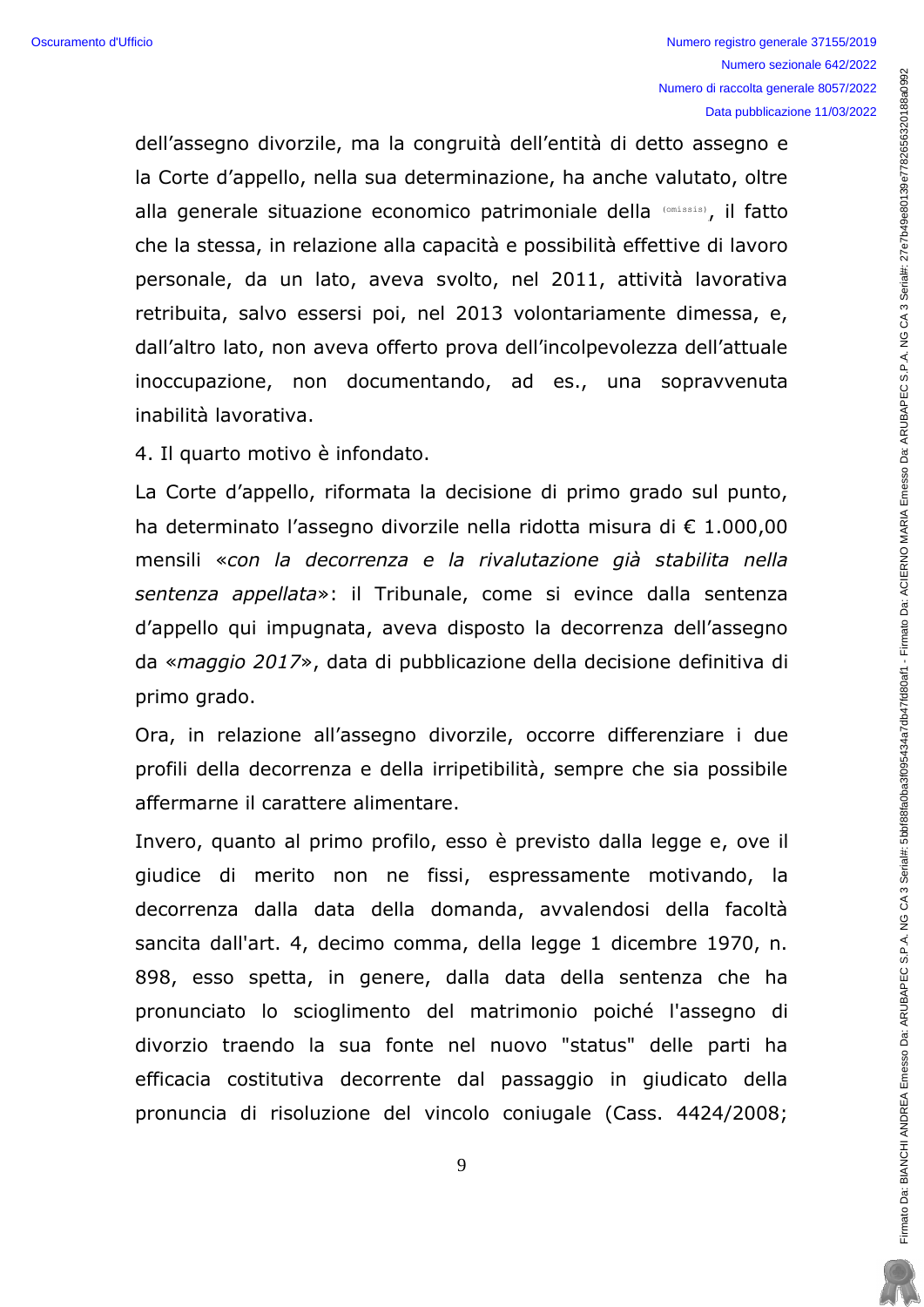Cass. 20024/2014, in ordine alla possibilità di motivata decorrenza dalla data della domanda; Cass. 19330/2020). Si tratta di un potere discrezionale, ancorato alle circostanze del caso concreto (Cass. 20024/2014; Cass. 24991/2010) e la motivazione espressa è necessaria solo in caso di anticipazione della suddetta decorrenza, dalla data della domanda anziché alla data del giudicato sul divorzio (Cass. n. 20024/2014 e n. 212/2016).

Il secondo profilo opera in sede di escussione del titolo.

Nella specie, si discute solo di decorrenza e non ricorre né il vizio di violazione di legge, né quello motivazionale denunciati.

Invero, fermo il giudicato sulla cessazione degli effetti civili del matrimonio, con sentenza parziale del gennaio 2016, la Corte d'appello ha ridotto, riformando sul punto la decisione di primo grado del 2017, l'entità dell'assegno divorzile spettate alla fissandone la decorrenza dalla data di pubblicazione della decisione di primo grado (maggio 2017), in data comunque successiva al giudicato sulla cessazione degli effetti civili del matrimonio. (omissis)

La ricorrente deduce, invece, che la decorrenza della nuova misura dell'assegno, quale determinata, in misura ridotta rispetto al primo grado, doveva individuarsi nella successiva data di notifica del ricorso in appello  $(*29/3/2018*)$ . Ma richiama giurisprudenza relativa al rapporto tra revisione dell'assegno ex art.9 l.898/1970 e sentenza di divorzio, che notoriamente integra, sulle condizioni economiche, un qiudicato rebus sic stantibus (Cass. 11913/2009; Cass. 16173/2015), che risulta del tutto inconferente.

Risulta corretta quindi, in difetto di congrua doglianza, l'individuazione della decorrenza dell'assegno divorzile, come rideterminato in appello, dalla data di pubblicazione della decisione di

10